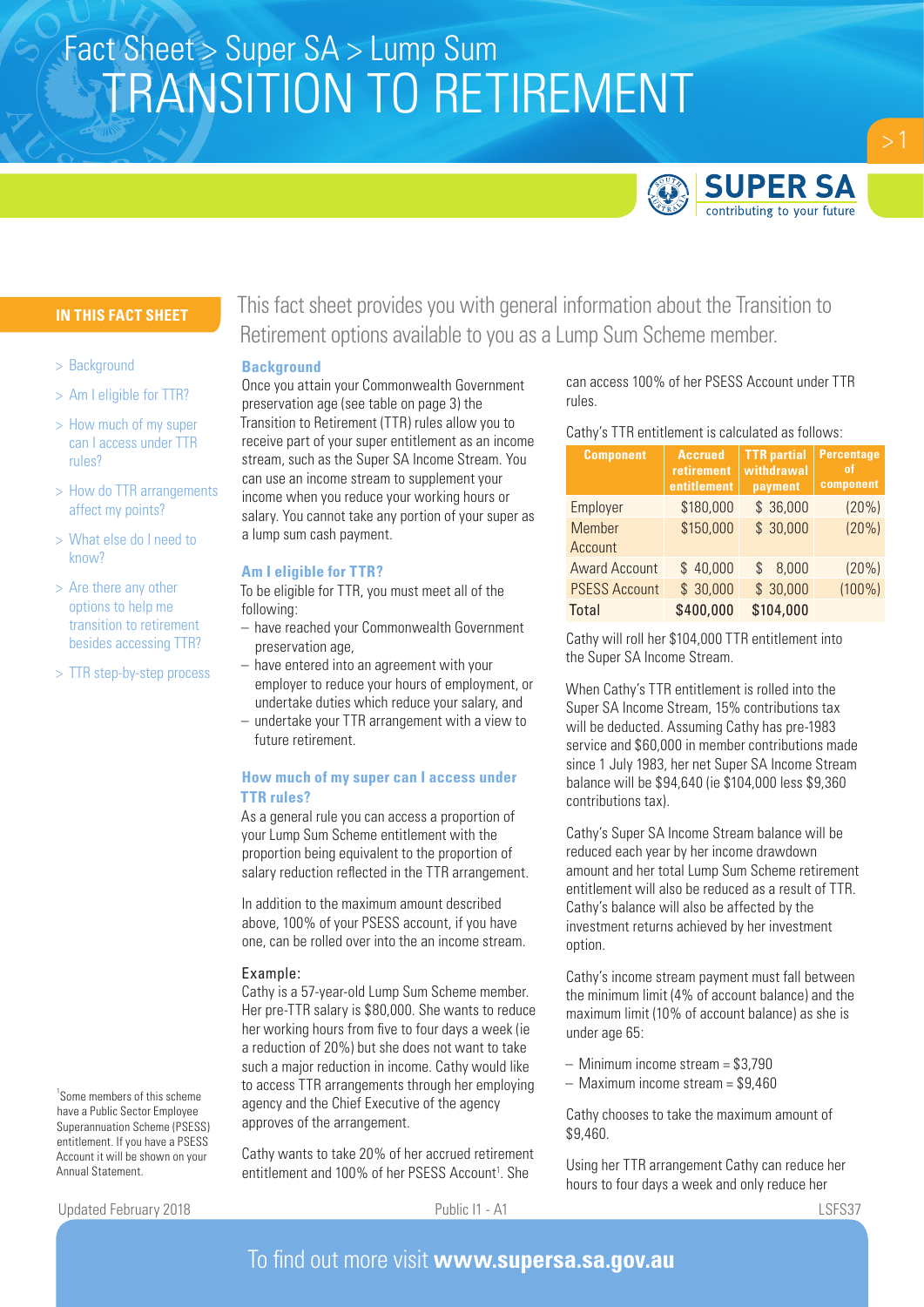# TRANSITION TO RETIREMENT Fact Sheet > Super SA > Lump Sum



# **IN THIS FACT SHEET**

- > Background
- > Am I eligible for TTR?
- > How much of my super can I access under TTR rules?
- > How do TTR arrangements affect my points?
- > What else do I need to know?
- > Are there any other options to help me transition to retirement besides accessing TTR?
- > TTR step-by-step process

If you enter into a TTR arrangement, your final super entitlement will be less than it would

have been if you had not entered into that arrangement.

take-home pay by \$2,125 per year. The table below shows how Cathy's annual income is worked out. Cathy must remember that her final retirement entitlement will be reduced.

|                                                                     | <b>Income</b><br><b>before TTR</b> | Income<br>after TTR |
|---------------------------------------------------------------------|------------------------------------|---------------------|
| Salary                                                              | \$80,000                           | \$64,000            |
| Income stream<br>payment (maximum)                                  |                                    | \$9,460             |
| Total income                                                        | \$80,000                           | \$73,460            |
| Tax free income                                                     |                                    | \$3,784             |
| Taxable income                                                      | \$80,000                           | \$69,676            |
| Less income tax,<br>Medicare and Low<br>Income Tax Offset<br>(LITO) | \$19,147                           | \$15,583            |
| Add 15% super tax<br>rebate                                         |                                    | \$851               |
| Net income                                                          | \$60,853                           | \$58,728            |

If Cathy was aged 60 or more her take-home pay would only reduce by \$1,018 per year through TTR due to the different tax treatment of her Super SA Income Stream.

#### **How do TTR arrangements affect my points?**

There will be a reduction in the points you have already accrued and a reduction in the number of points you accrue in the future.

For example, 20% of Cathy's total entitlement is taken as a TTR entitlement so the points reduction will be approximately 20% of the total number of points.

Once she takes her TTR entitlement, Cathy must contribute at her standard member contribution rate of 6% of her salary (ie  $$64,000 \times 6\% = $3,840$ ), and she will only accrue 9.6 points per year (ie 12 x \$64,000/\$80,000).

See the *Points* fact sheet for more information about Points.

### **What else do I need to know?**

- The percentage reduction in employment applicable to a TTR arrangement is determined by you in conjunction with your employer
- If you have a Triple S Account you may also be able to roll this into an income stream under Early Access to Super
- You can roll 100% of your PSESS Account into an income stream under TTR rules
- When you roll any portion of your entitlement into the Super SA Income Stream (minimum account balance of \$30,000), 15% contributions tax will be deducted from the Taxable (untaxed) component
- Your income stream payment must be between 4%and 10% of the account balance until you reach age 65
- Any investment earnings on your Income Stream will be taxed at up to 15%
- Your TTR balance in the Income Stream does not count towards the lifetime Retirement Transfer Balance Cap of \$1.6 million
- Your employer will continue to contribute at the prescribed rate, based on your post-TTR salary
- Your salary and member contributions will be adjusted effective from the date your TTR commences. You must contribute at your standard contribution rate, and points you accrue in the future will be calculated as a percentage of the standard accrual rate.

# **Are there any other options to help me transition to retirement besides accessing TTR?**

Yes. SA public sector employees are now able to take long service leave on a single day basis over an ongoing period of time as a means of phasing into retirement. This will have no impact on your super. If you wish to do this, talk to your Human Resources Manager.

If you have any questions, please contact Super SA on 1300 369 315 or email supersa@sa.gov.au.

Updated February 2018 **Public I1 - A1** Public I1 - A1 LSFS37

 $> 2$